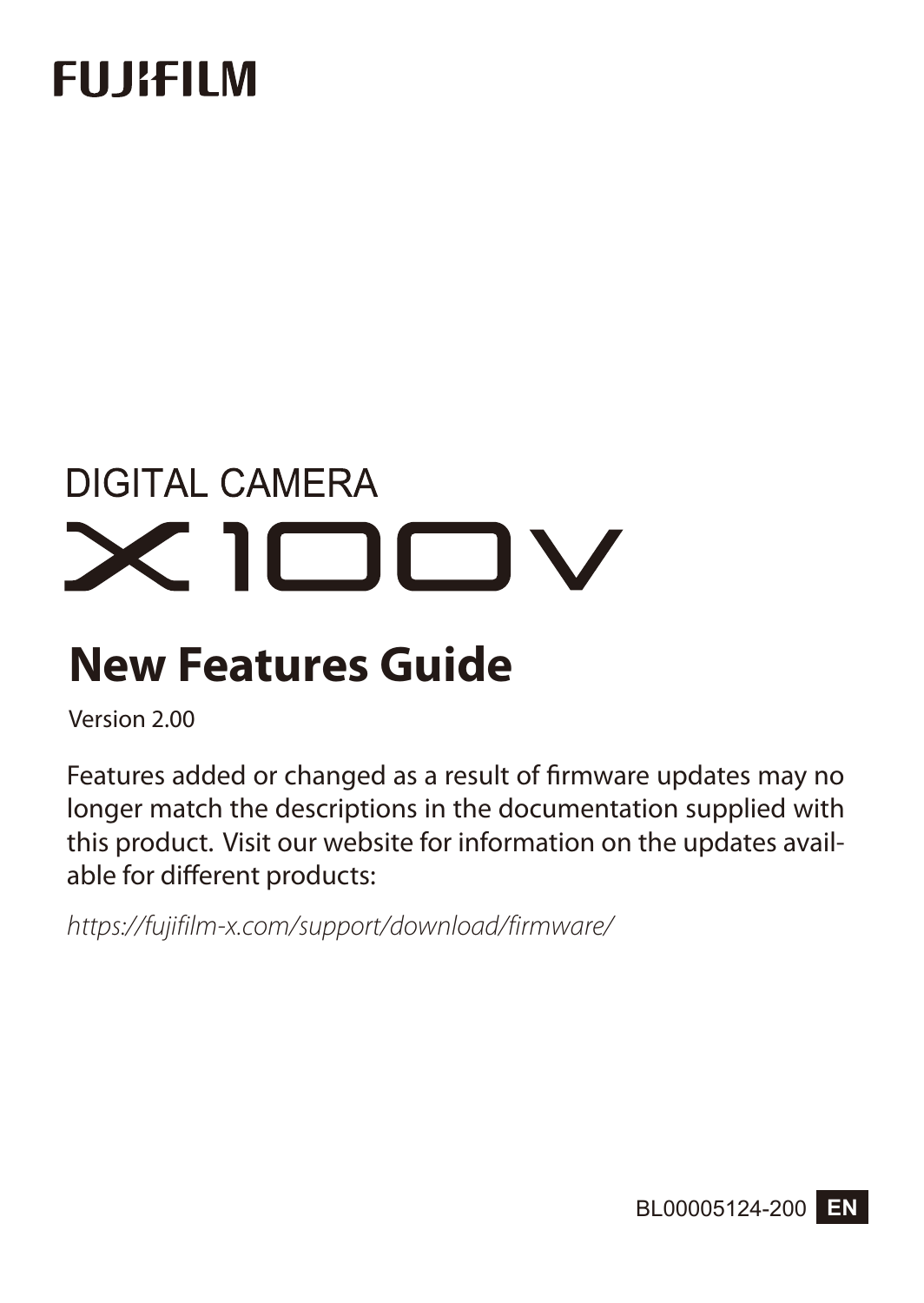### **Contents**

X100V firmware version 2.00 adds or updates the features listed below. For information on earlier versions, visit the following website.

*http://fujifilm-dsc.com/en/manual/*

| No.                      | <b>Description</b>                                                                                                                                                                                                                                                    | <b>X100V</b><br>FI | <b>See</b><br>酮      | Ver. |
|--------------------------|-----------------------------------------------------------------------------------------------------------------------------------------------------------------------------------------------------------------------------------------------------------------------|--------------------|----------------------|------|
| 1                        | <b>ND FILTER</b> is now available during movie record-<br>ing. This has resulted in a change in the position of<br>the ND filter icon in the EVF/LCD shooting display.                                                                                                | 16, 150            | 1,<br>$\mathfrak{D}$ |      |
| $\overline{\phantom{a}}$ | The digital teleconverter can now also be used<br>when RAW is selected for <b>IMAGE QUALITY</b><br><b>SETTING &gt; IMAGE QUALITY</b> in the shooting<br>menu. A DIGITAL TELE-CONV. option has con-<br>sequently been added to RAW CONVERSION in<br>the playback menu. | 80, 181            | 3,<br>$\overline{4}$ |      |
| 3                        | A BRIGHT FRAME POSITION MEMORY item<br>Thas been added to <b>ESCREEN SET-UP</b> in the<br>setup menu.                                                                                                                                                                 | 207                | 5                    | 2.00 |
| 4                        | Function buttons can now be assigned SPOT<br><b>METERING LOCK</b>                                                                                                                                                                                                     | 222, 253           | 6                    |      |
| 5                        | Changes have been made to the <b>VIEWFINDER</b><br><b>SELECTOR</b> option for <b>BUTTON/DIAL</b><br>SETTING > LOCK > FUNCTION SELECTION<br>in the setup menu.                                                                                                         | 230                | 8                    |      |
| 6                        | The camera can now be used as a web-<br>cam. The <b>ECONNECTION</b><br><b>SETTING</b><br>PC CONNECTION MODE item in the set-<br>menu has consequently been renamed<br><b>up</b><br><b>CONNECTION MODE and an X WEBCAM op-</b><br>tion has been added.                 | 239                | 9                    |      |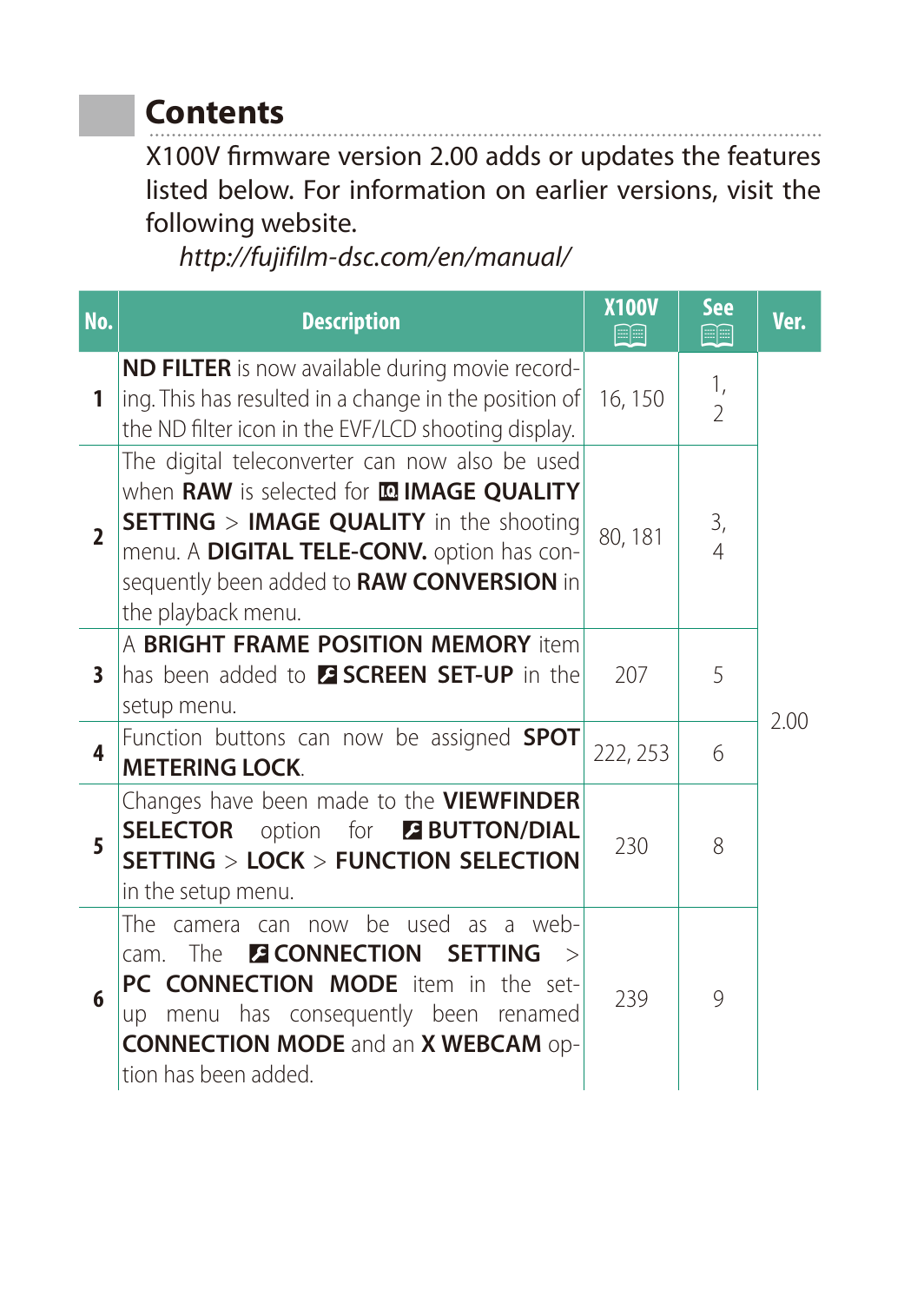### **Changes and Additions**

Changes and additions are as follows.

#### <span id="page-2-0"></span>**X100V Owner's Manual:**  $\mathbb{E}$ **16 Ver. 2.00 The EVF/LCD Monitor**

3) The position of the ND filter icon has changed.

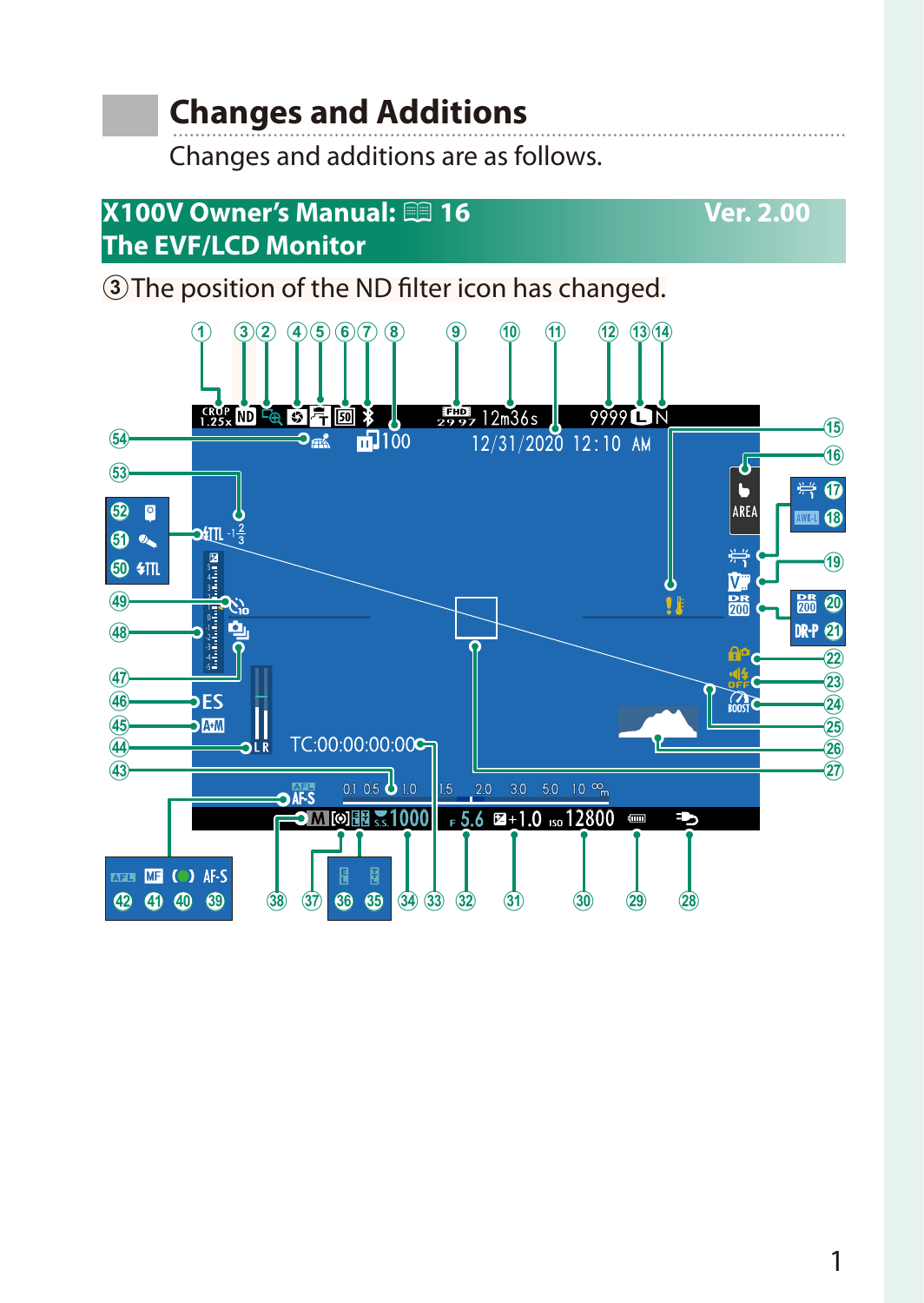#### <span id="page-3-0"></span>**X100V Owner's Manual: <b><u>Pandia 150</u>** Ver. 2.00 **ND FILTER**

Selecting **ON** enables the camera's built-in Neutral Density (ND) filter, reducing exposure by the equivalent of 4 EV. This allows slower shutter speeds or wider apertures to be used with brightly lit subjects, making it possible to blur motion or soften background details without risk of overexposure.

|               | <b>Options</b> |    |  |              |                          |     |              |  |
|---------------|----------------|----|--|--------------|--------------------------|-----|--------------|--|
|               |                | ON |  |              |                          |     | <b>OFF</b>   |  |
| $\sim$ $\sim$ | $\cdots$       |    |  | $\mathbf{r}$ | $\overline{\phantom{a}}$ | . . | $\mathbf{r}$ |  |

The ND filter can now be used during movie recording.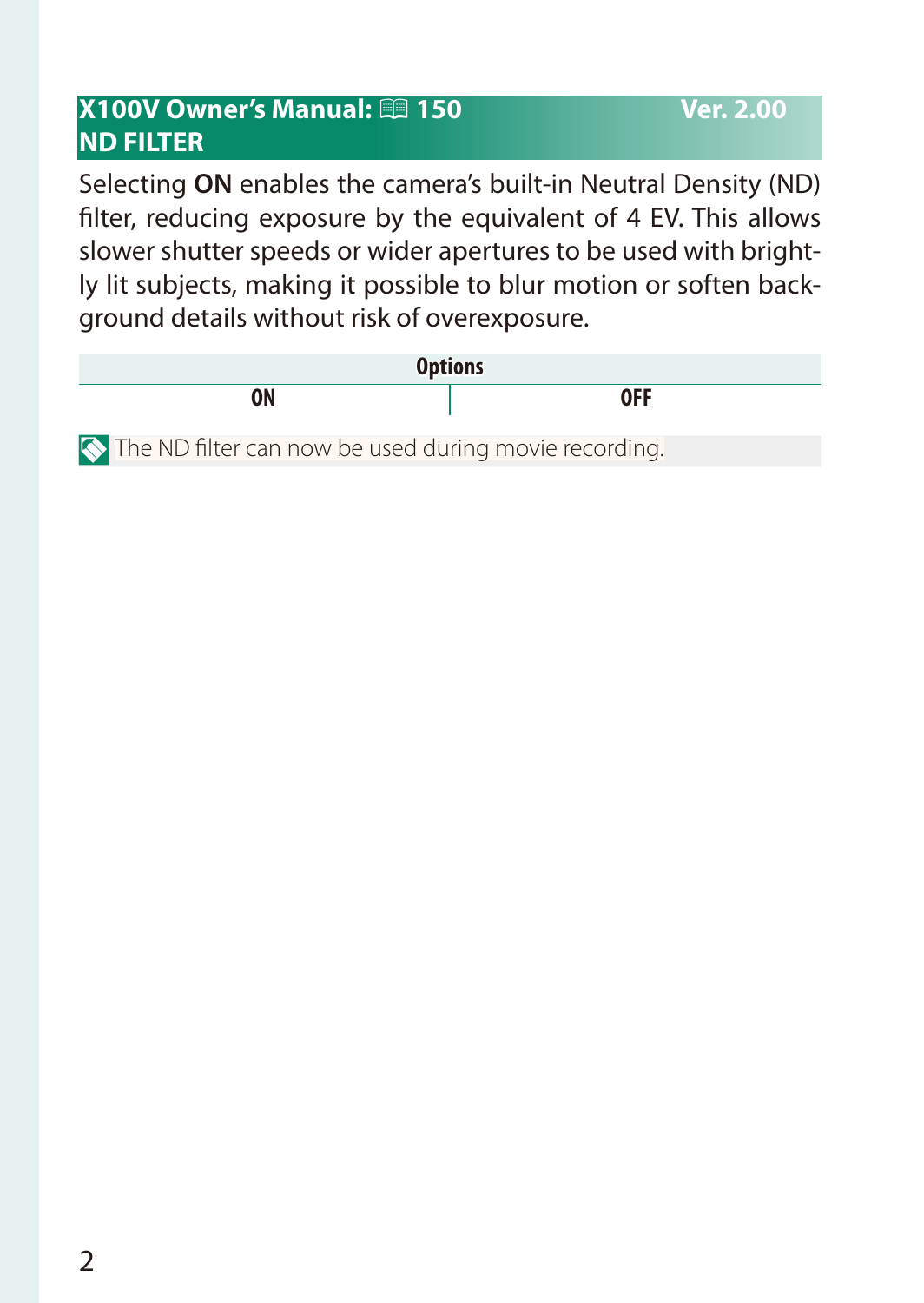## Use the digital teleconverter to further magnify the image while

#### **1** Assign **DIGITAL TELE-CONV.** to the control ring.

processing it for sharp, high-resolution results.

<span id="page-4-0"></span>**X100V Owner's Manual:**  $\bigcirc$  **80 Ver. 2.00** 

**2** Choose the zoom angle using the control ring.



#### *Standard (35mm \**

**The Digital Teleconverter**



\* 35mm format equivalent

*) 50mm \* 70mm \**







**3** Take pictures at the selected zoom angle.

- O• Image quality drops slightly at **DIGITAL TELE-CONV.** settings of 50 and 70mm.
	- The digital teleconverter can now be used for RAW pictures.
	- The digital teleconverter may be unavailable in some modes.
- **N** Digital teleconverter settings can also be accessed via **ASHOOTING SETTING** > **DIGITAL TELE-CONV.**.
	- The zoom angles available when a conversion lens is attached are 72 and 100 mm for telephoto conversion lenses (teleconverters) and 41 and 58 mm for wide-angle conversion lenses.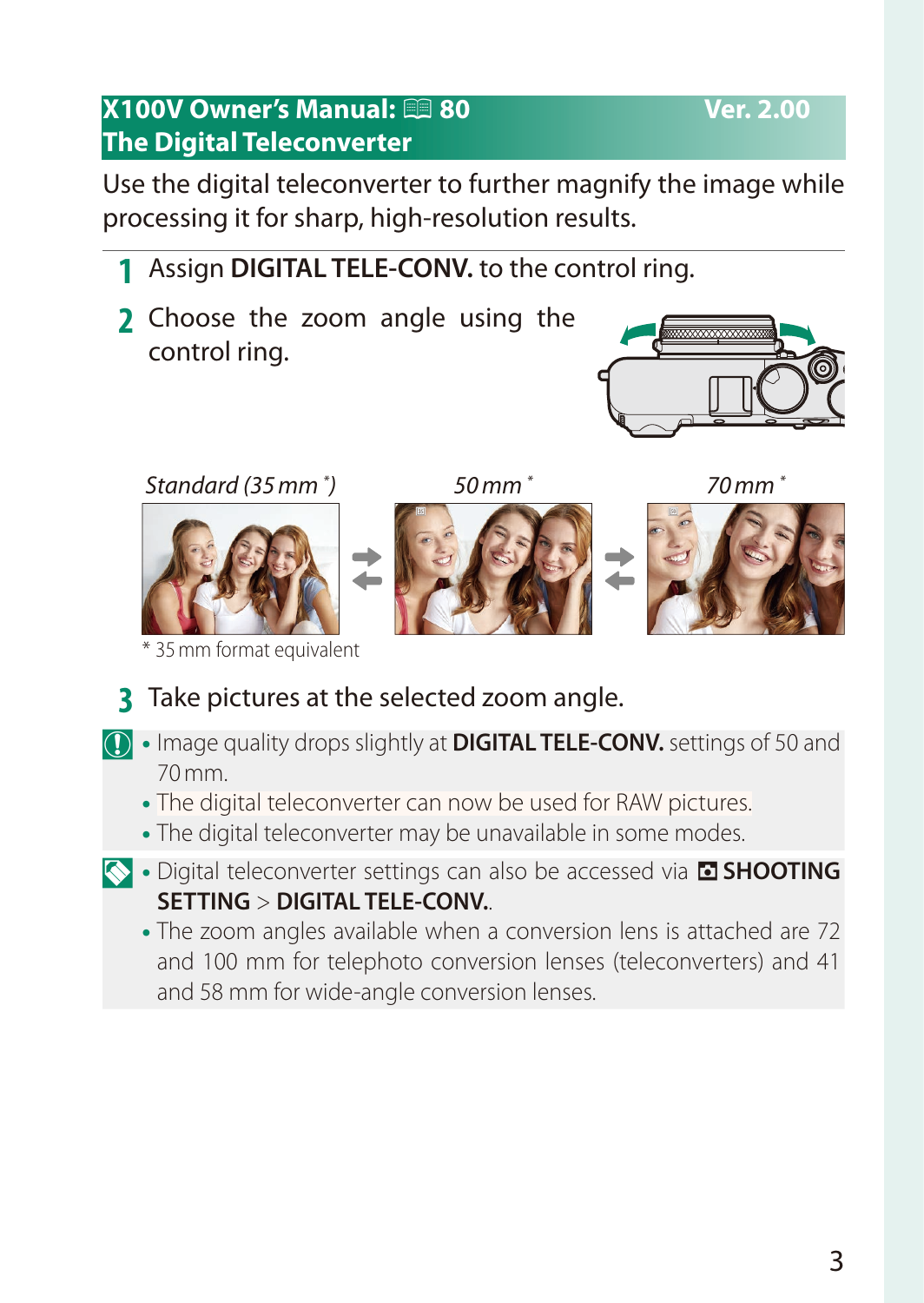#### <span id="page-5-0"></span>**X100V Owner's Manual: <b><u>Parts</u>** 181 **Ver. 2.00 RAW CONVERSION**

The settings that can be adjusted when converting pictures from RAW to another format are:

| <b>Setting</b>                | <b>Description</b>                                     |  |  |  |
|-------------------------------|--------------------------------------------------------|--|--|--|
| <b>REFLECT SHOOTING COND.</b> | Create a copy using the settings in effect at the time |  |  |  |
|                               | the photo was taken.                                   |  |  |  |
| <b>IMAGE SIZE</b>             | Choose an image size.                                  |  |  |  |
| <b>IMAGE QUALITY</b>          | Adjust image quality.                                  |  |  |  |
| <b>PUSH/PULL PROCESSING</b>   | Adjust exposure.                                       |  |  |  |
| <b>DYNAMIC RANGE</b>          | Enhance details in highlights for natural contrast.    |  |  |  |
|                               | Reduce loss of detail in highlights and shadows        |  |  |  |
| <b>D RANGE PRIORITY</b>       | for natural-looking results when photographing         |  |  |  |
|                               | high-contrast scenes.                                  |  |  |  |
| <b>FILM SIMULATION</b>        | Simulate the effects of different types of film.       |  |  |  |
| <b>MONOCHROMATIC COLOR</b>    | Add a warm or cool cast to monochrome pictures.        |  |  |  |
| <b>GRAIN EFFECT</b>           | Add a film grain effect.                               |  |  |  |
|                               | Increase the range of tones available for rendering    |  |  |  |
| <b>COLOR CHROME EFFECT</b>    | colors that tend to be highly saturated, such as reds, |  |  |  |
|                               | yellows, and greens.                                   |  |  |  |
| <b>COLOR CHROME FX BLUE</b>   | Increase the range of tones available for rendering    |  |  |  |
|                               | blues.                                                 |  |  |  |
| <b>WHITE BALANCE</b>          | Adjust white balance.                                  |  |  |  |
| <b>WB SHIFT</b>               | Fine-tune white balance.                               |  |  |  |
| <b>TONE CURVE</b>             | Adjust highlights and shadows.                         |  |  |  |
| <b>COLOR</b>                  | Adjust color density.                                  |  |  |  |
| <b>SHARPNESS</b>              | Sharpen or soften outlines.                            |  |  |  |
| <b>NOISE REDUCTION</b>        | Process the copy to reduce mottling.                   |  |  |  |
| <b>CLARITY</b>                | Increase definition.                                   |  |  |  |
| <b>COLOR SPACE</b>            | Choose the color space used for color reproduction.    |  |  |  |
| <b>HDR</b>                    | Reduce loss of detail in highlights and shadows.       |  |  |  |
|                               | Process the picture using super-resolution imaging     |  |  |  |
| <b>DIGITAL TELE-CONV.</b>     | to create an enlarged copy with a longer apparent      |  |  |  |
|                               | focal length.                                          |  |  |  |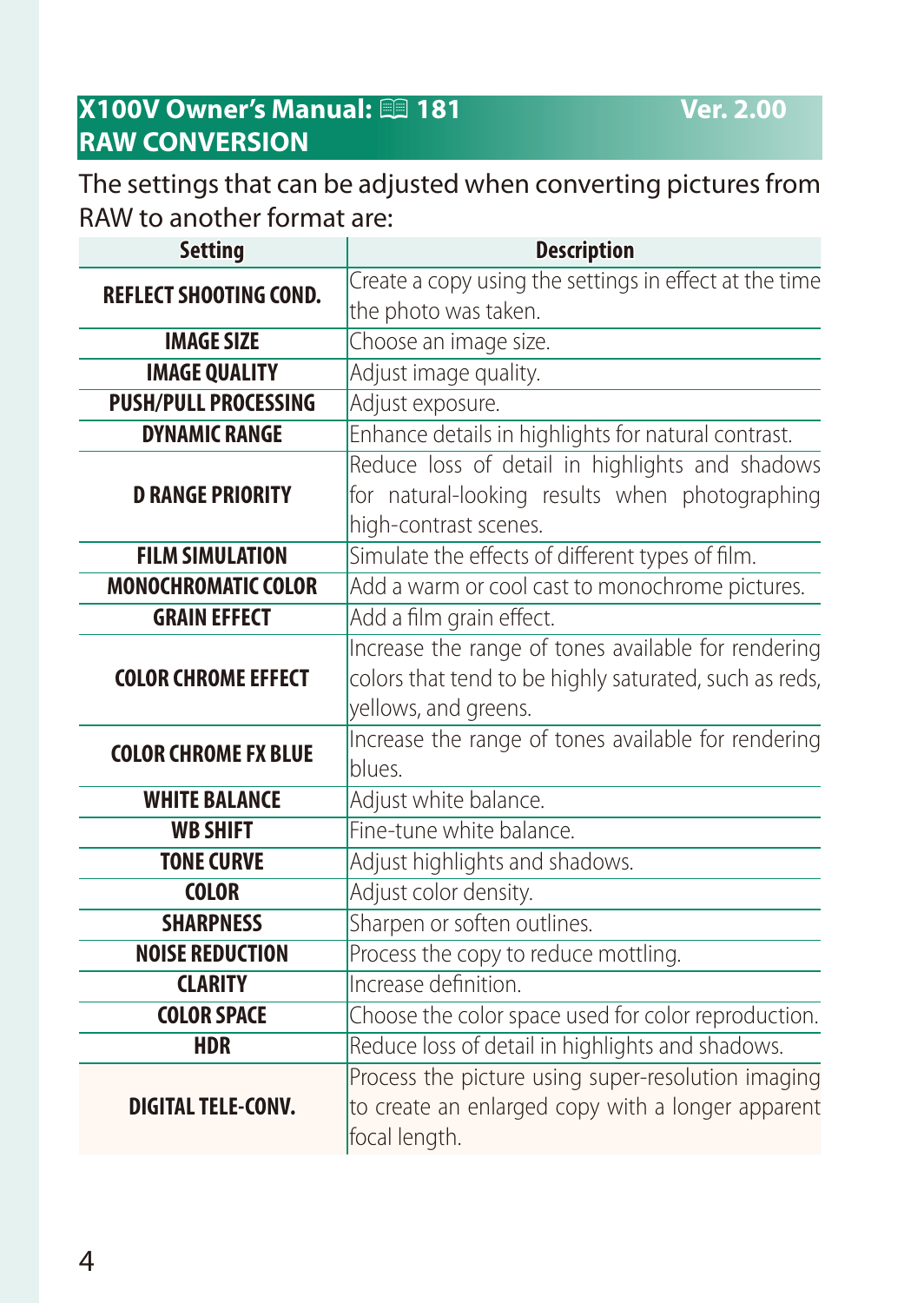#### <span id="page-6-0"></span>**X100V Owner's Manual: <b><u>Paul</u>** 207 **Ver. 2.00 BRIGHT FRAME POSITION MEMORY**

The bright frame moves to show the actual crop when the shutter button is pressed halfway. Choose whether the bright frame remains in the new position once the button is released.





*Normal display Display when shutter button is pressed halfway*

| <b>Option</b> | <b>Description</b>                                                                        |
|---------------|-------------------------------------------------------------------------------------------|
| <b>ON</b>     | The bright frame stays in the new position when the shutter button<br>lis released.       |
| <b>OFF</b>    | The bright frame returns to its normal position when the shutter but-<br>ton is released. |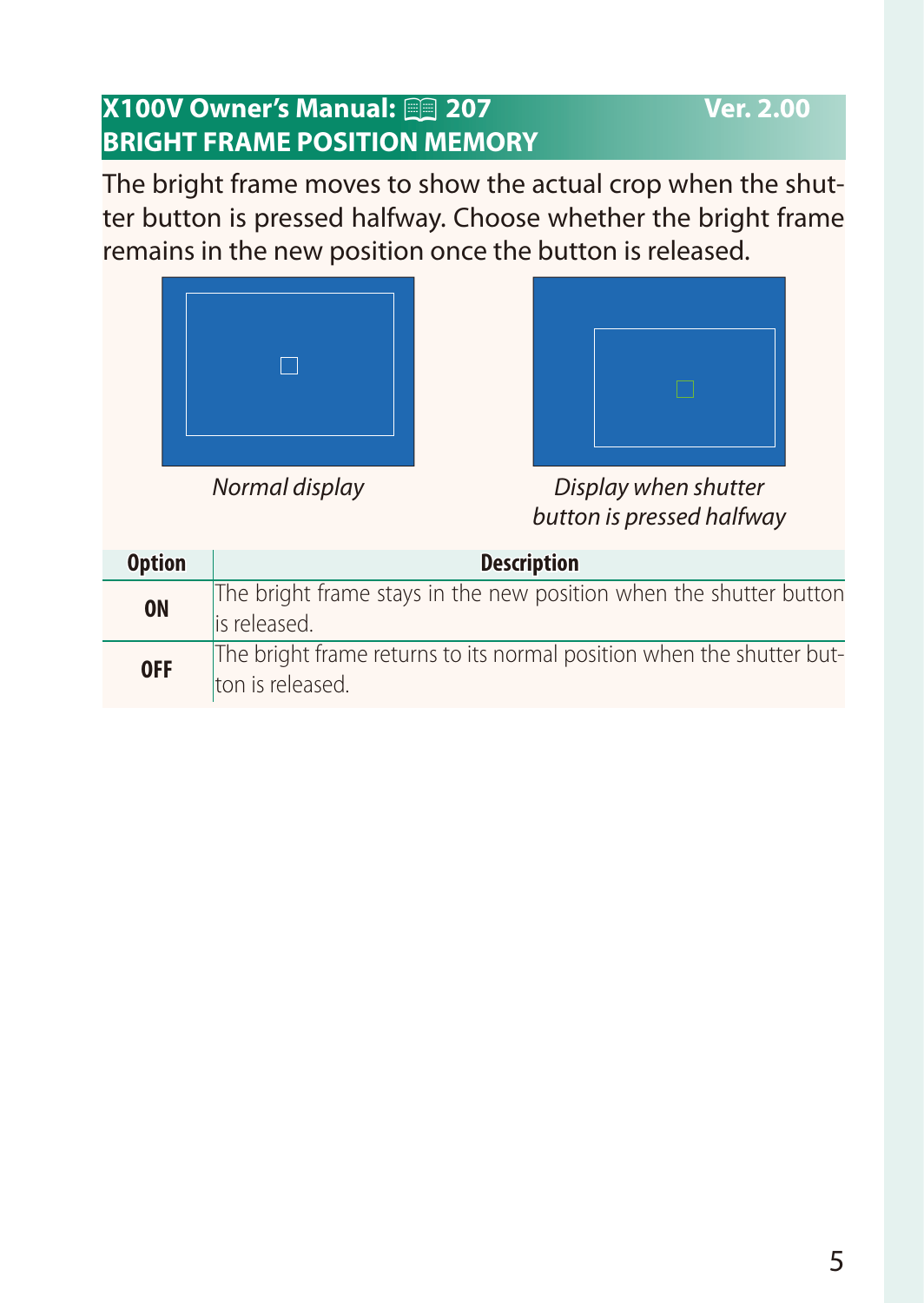#### <span id="page-7-0"></span>**X100V Owner's Manual:** P**222, 253 Ver. 2.00 FUNCTION (Fn) SETTING Assigning Roles to the Function Buttons**

#### **Roles That Can Be Assigned to the Function Buttons**

#### Choose from:

- IMAGE SIZE
- IMAGE OUALITY
- • RAW
- FILM SIMULATION
- GRAIN FFFFCT
- COLOR CHROME EFFECT
- COI OR CHROME FX BLUE
- DYNAMIC RANGE
- • D RANGE PRIORITY
- WHITE BAI ANCE
- $\bullet$  CLARITY
- SELECT CUSTOM SETTING
- FOCUS AREA
- • FOCUS CHECK
- • AF MODE
- AF-C CUSTOM SETTINGS
- $\bullet$  FACE SELECT  $\otimes$   $\mathbb{H}_{\bullet}^*$
- FACE DETECTION ON/OFF \*
- AF RANGE LIMITER
- SPORTS FINDER MODE
- **SELE-TIMER**
- AF BKT SFTTING
- FOCUS BKT SETTING
- PHOTOMETRY
- • SHUTTER TYPE
- FLICKER REDUCTION
- ISO AUTO SETTING
- CONVERSION LENS
- ND FILTER
- WIRELESS COMMUNICATION
- FLASH FUNCTION SETTING
- $\bullet$  TTL-LOCK
- MODELING FLASH
- • FULL HD HIGH SPEED REC
- **ZEBRA SETTING**
- INTERNAL/EXTERNAL MIC LEVEL ADJUSTMENT
- MOVIE SILENT CONTROL
- VIEW MODE SETTING
- PREVIEW DEPTH OF FIELD
- PREVIEW EXP/WB IN MANUAL MODE
- NATURAL LIVE VIEW
- • HISTOGRAM
- ELECTRONIC LEVEL
- LARGE INDICATORS MODE
- • CONTROL RING SETTING
- $\bullet$  SPOT METERING LOCK ( $\boxplus$  [7](#page-8-0))
- AF LOCK ONLY
- AF LOCK ONLY
- $\bullet$  AF/AF LOCK
- $\bullet$  AF-ON
- AWB LOCK ONLY
- LOCK SETTING
- PERFORMANCE
- AUTO IMAGE TRANSFER
- SELECT PAIRING DESTINATION
- Bluetooth ON/OFF
- OUICK MENU
- PI AYBACK
- NONE (control disabled)
- \* Selection via the function buttons is not available when the OVF is displayed.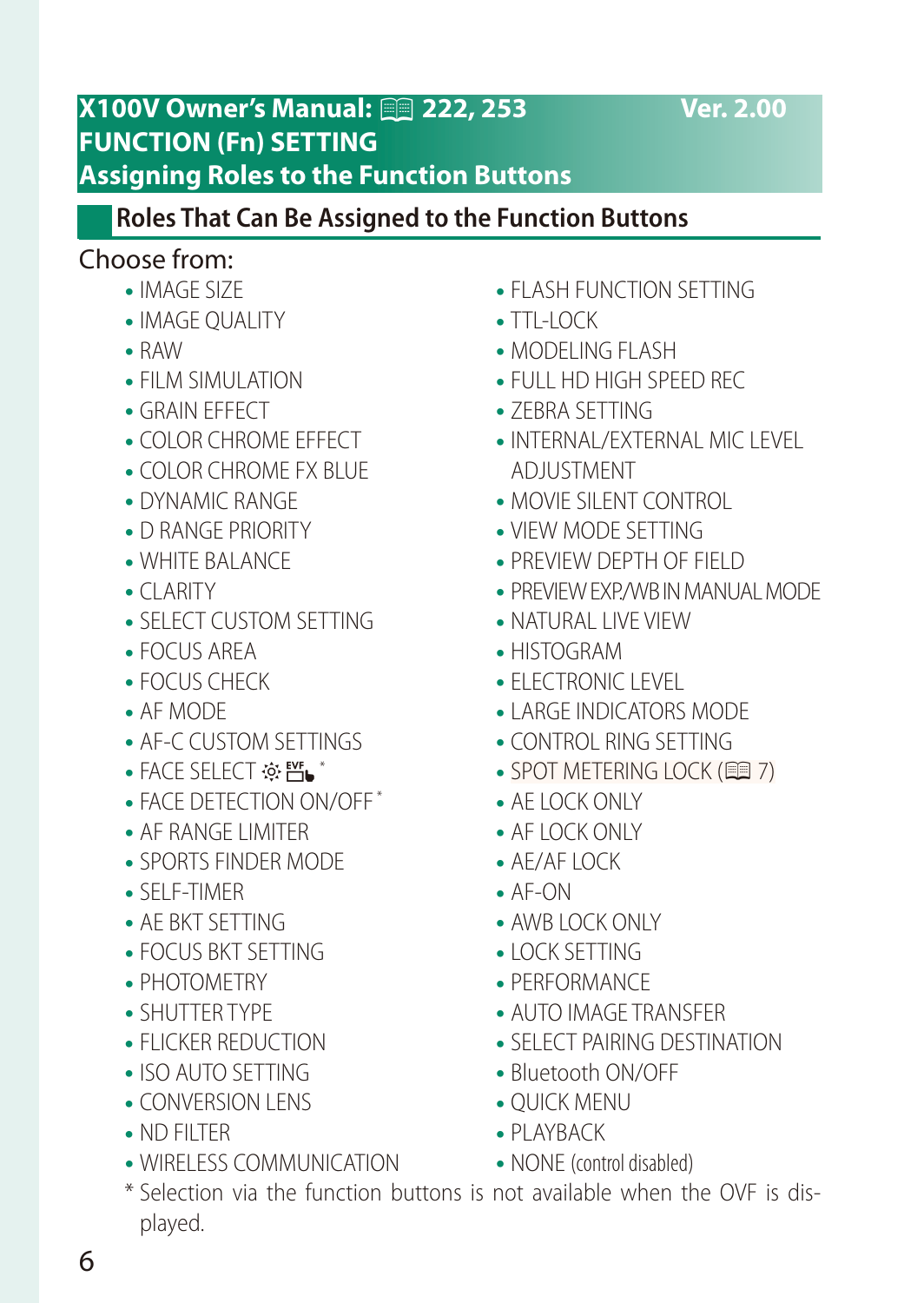#### <span id="page-8-0"></span>**SPOT METERING LOCK**

If **SPOT METERING LOCK** is selected, you can press the control to meter your subject using **SPOT** metering regardless of the option currently selected for A**SHOOTING SETTING** > **PHOTOMETRY**. The option selected for A**SHOOTING SETTING** > **PHOTOMETRY** can be restored by pressing the control again.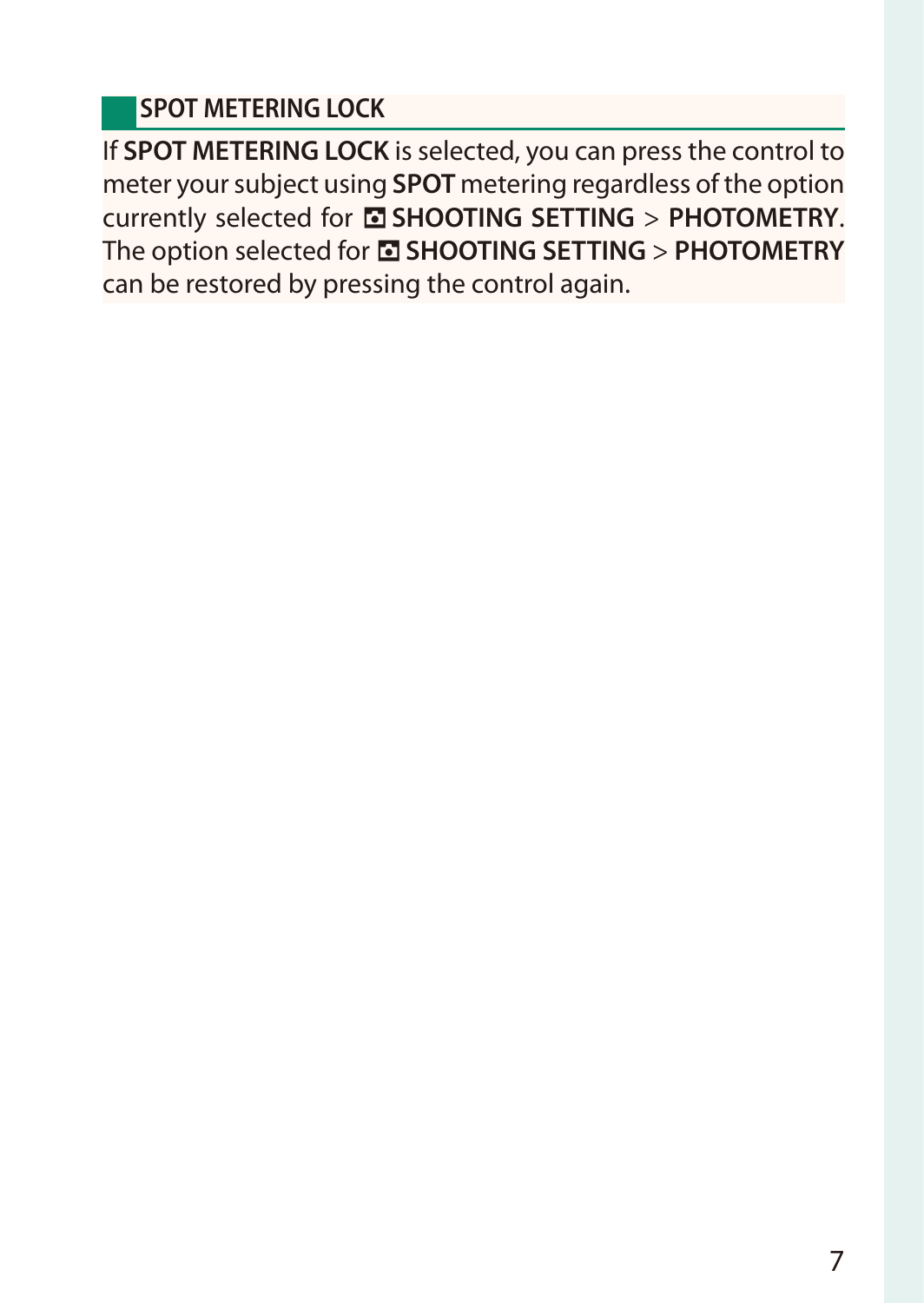#### <span id="page-9-0"></span>**X100V Owner's Manual: <b><u>Paul</u>** 230 Ver. 2.00 **LOCK**

#### Lock selected controls to prevent unintended operation.

| <b>Option</b>             | <b>Description</b>                                                                                                                                                                                                                                     |
|---------------------------|--------------------------------------------------------------------------------------------------------------------------------------------------------------------------------------------------------------------------------------------------------|
| <b>LOCK SETTING</b>       | Choose from the following:<br><b>UNLOCK: Reset lock options.</b><br><b>ALL FUNCTION:</b> Lock all controls in the FUNCTION<br><b>SELECTION list.</b><br>• SELECTED FUNCTION: Lock only the controls selected<br>in the <b>FUNCTION SELECTION</b> list. |
| <b>FUNCTION SELECTION</b> | Choose the controls locked when SELECTED FUNCTION<br>lis chosen for LOCK SETTING.                                                                                                                                                                      |

- **N** The controls selected using **SELECTED FUNCTION** can be locked at any time during shooting by pressing and holding **MENU/OK**. To unlock the controls, press and hold the button again.
	- **The FUNCTION SELECTION > VIEWFINDER SELECTOR** option has changed:
		- **VIEWFINDER SELECTOR (ROTATE AND HOLD)**: Lock the feature assigned to the viewfinder selector in its role as a function button.
		- **VIEWFINDER SELECTOR**: Lock the EVF/OVF/ERF display selection.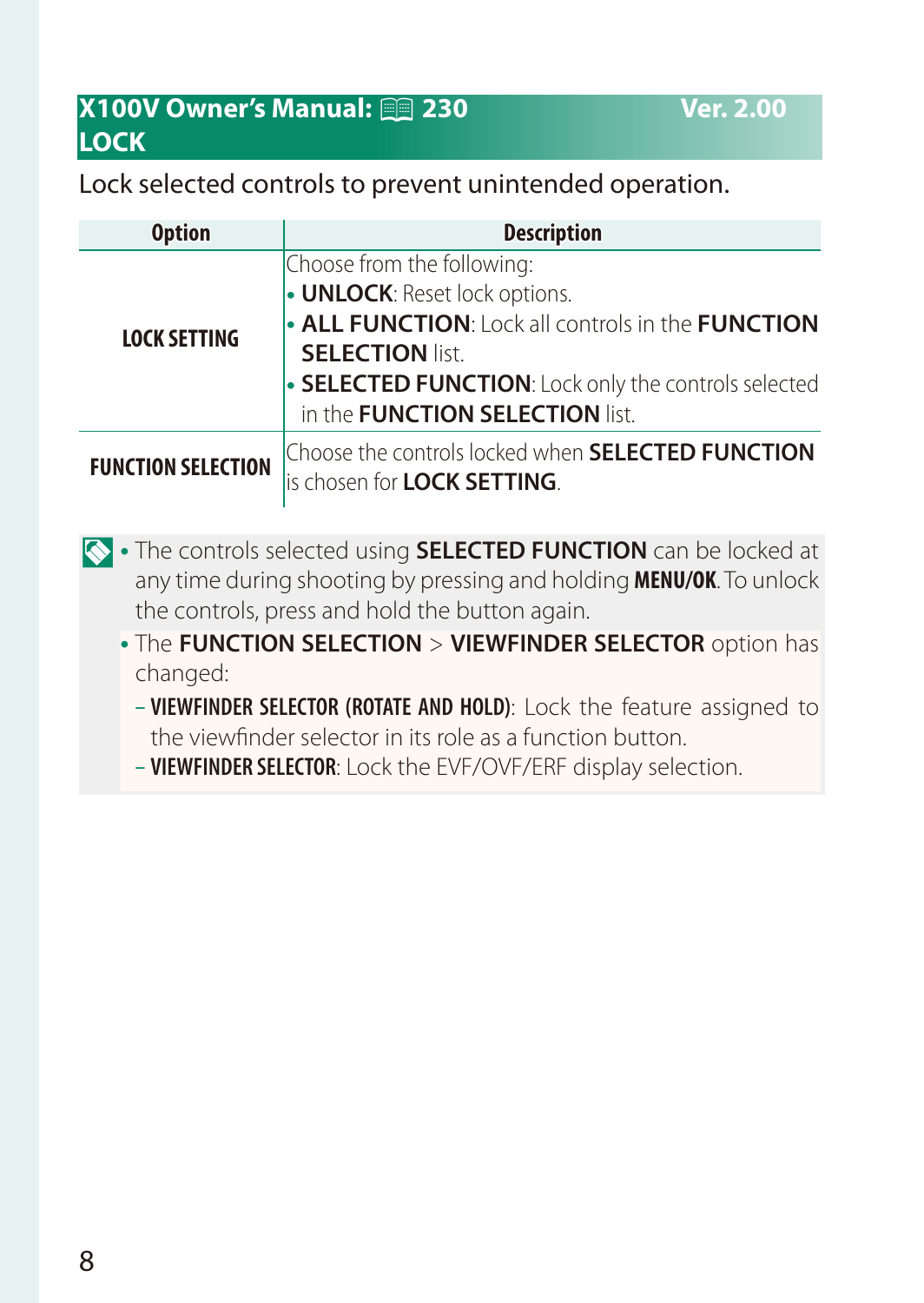#### <span id="page-10-0"></span>**X100V Owner's Manual: <b><b>P** 239 Ver. 2.00 **CONNECTION MODE**

#### Adjust settings for connection to external devices.

| <b>Option</b>                                                                                                                                                                                               | <b>Description</b>                                                                                                                                                                                                                                                                                                                                                                                                                                                                                                    |  |  |  |
|-------------------------------------------------------------------------------------------------------------------------------------------------------------------------------------------------------------|-----------------------------------------------------------------------------------------------------------------------------------------------------------------------------------------------------------------------------------------------------------------------------------------------------------------------------------------------------------------------------------------------------------------------------------------------------------------------------------------------------------------------|--|--|--|
| <b>USB CARD READER</b>                                                                                                                                                                                      | Connecting the camera to a computer via USB automatical-<br>ly enables data transfer mode, allowing data to be copied<br>to the computer. The camera functions normally when not<br>connected.                                                                                                                                                                                                                                                                                                                        |  |  |  |
| <b>X WEBCAM</b>                                                                                                                                                                                             | The camera can be used as a webcam when connected to a<br>computer running FUJIFILM X Webcam.                                                                                                                                                                                                                                                                                                                                                                                                                         |  |  |  |
| <b>USB RAW CONV./</b><br><b>BACKUP RESTORE</b>                                                                                                                                                              | Connecting the camera to a computer via USB automatical-<br>ly enables USB RAW conversion/backup restore mode. The<br>camera functions normally when not connected.<br>. USB RAW CONV. (requires FUJIFILM X RAW STUDIO): Use the<br>camera's image processing engine to rapidly convert RAW<br>files to high-quality JPEG images.<br>• BACKUP RESTORE (requires FUJIFILM X Acquire): Save and load<br>camera settings. Reconfigure the camera in an instant or<br>share settings with other cameras of the same type. |  |  |  |
| Visit the websites below to learn more about or download the follow-<br>ing computer software:<br>• Capture One Express Fujifilm:<br>https://www.captureone.com/products-plans/capture-one-express/fujifilm |                                                                                                                                                                                                                                                                                                                                                                                                                                                                                                                       |  |  |  |
|                                                                                                                                                                                                             | • Capture One Pro Fujifilm:<br>https://www.captureone.com/explore-features/fujifilm<br>• FUJIFILM X Acquire:<br>https://fujifilm-x.com/products/software/x-acquire/<br>. FUJIFILM X RAW STUDIO<br>https://fujifilm-x.com/products/software/x-raw-studio/<br>• RAW FILE CONVERTER EX powered by SILKYPIX:<br>https://fujifilm-x.com/support/download/software/raw-file-converter-ex-powered-by-silkypix/<br>• FUJIFILM X Webcam:<br>https://fujifilm-x.com/products/software/x-webcam/                                 |  |  |  |
|                                                                                                                                                                                                             |                                                                                                                                                                                                                                                                                                                                                                                                                                                                                                                       |  |  |  |
|                                                                                                                                                                                                             |                                                                                                                                                                                                                                                                                                                                                                                                                                                                                                                       |  |  |  |
|                                                                                                                                                                                                             |                                                                                                                                                                                                                                                                                                                                                                                                                                                                                                                       |  |  |  |
|                                                                                                                                                                                                             |                                                                                                                                                                                                                                                                                                                                                                                                                                                                                                                       |  |  |  |